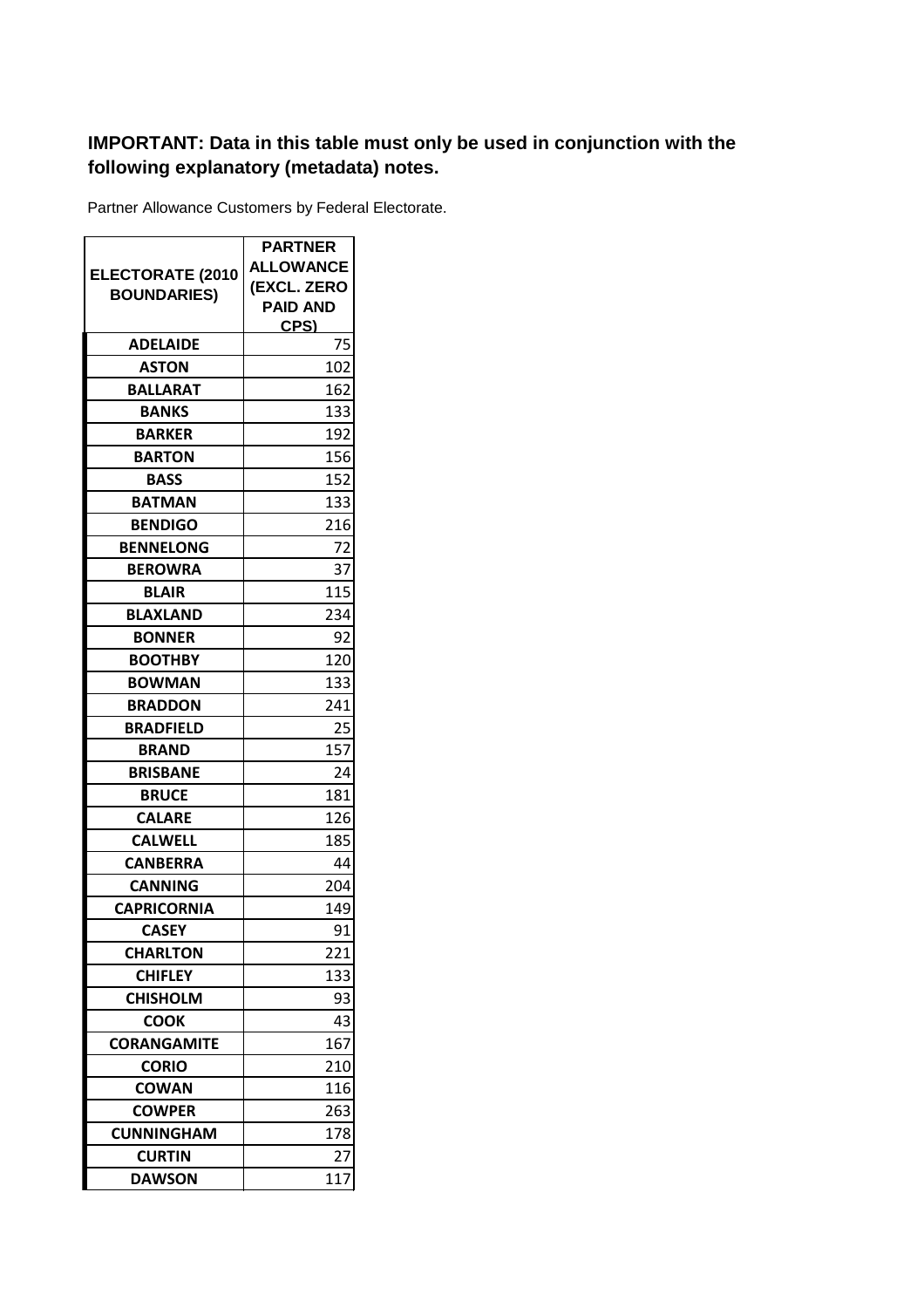| <b>DEAKIN</b>          | 80  |
|------------------------|-----|
| <b>DENISON</b>         | 100 |
| <b>DICKSON</b>         | 107 |
| <b>DOBELL</b>          | 130 |
| <b>DUNKLEY</b>         | 91  |
| <b>DURACK</b>          | 69  |
| <b>EDEN-MONARO</b>     | 163 |
| <b>FADDEN</b>          | 110 |
| <b>FAIRFAX</b>         | 137 |
| <b>FARRER</b>          | 162 |
| <b>FISHER</b>          | 171 |
| <b>FLINDERS</b>        | 136 |
| <b>FLYNN</b>           | 173 |
| <b>FORDE</b>           | 117 |
| <b>FORREST</b>         | 136 |
| <b>FOWLER</b>          | 301 |
| <b>FRANKLIN</b>        | 188 |
| <b>FRASER</b>          | 31  |
| <b>FREMANTLE</b>       | 85  |
| <b>GELLIBRAND</b>      | 165 |
| <b>GILMORE</b>         | 247 |
| <b>GIPPSLAND</b>       | 234 |
| <b>GOLDSTEIN</b>       | 38  |
| <b>GORTON</b>          | 267 |
| <b>GRAYNDLER</b>       | 107 |
| <b>GREENWAY</b>        | 116 |
| <b>GREY</b>            | 312 |
| GRIFFITH               | 41  |
| <b>GROOM</b>           | 92  |
| <b>HASLUCK</b>         | 129 |
| <b>HERBERT</b>         | 75  |
| <b>HIGGINS</b>         | 33  |
| <b>HINDMARSH</b>       | 139 |
| <b>HINKLER</b>         | 395 |
| <b>HOLT</b>            | 159 |
| HOTHAM                 | 168 |
| <b>HUGHES</b>          | 89  |
| <b>HUME</b>            | 120 |
| <b>HUNTER</b>          | 176 |
| <b>INDI</b>            | 155 |
| <b>ISAACS</b>          | 117 |
| <b>JAGAJAGA</b>        | 68  |
| <b>KENNEDY</b>         | 127 |
| <b>KINGSFORD SMITH</b> | 89  |
| <b>KINGSTON</b>        | 262 |
| <b>KOOYONG</b>         | 26  |
| <b>LA TROBE</b>        | 94  |
| <b>LALOR</b>           | 188 |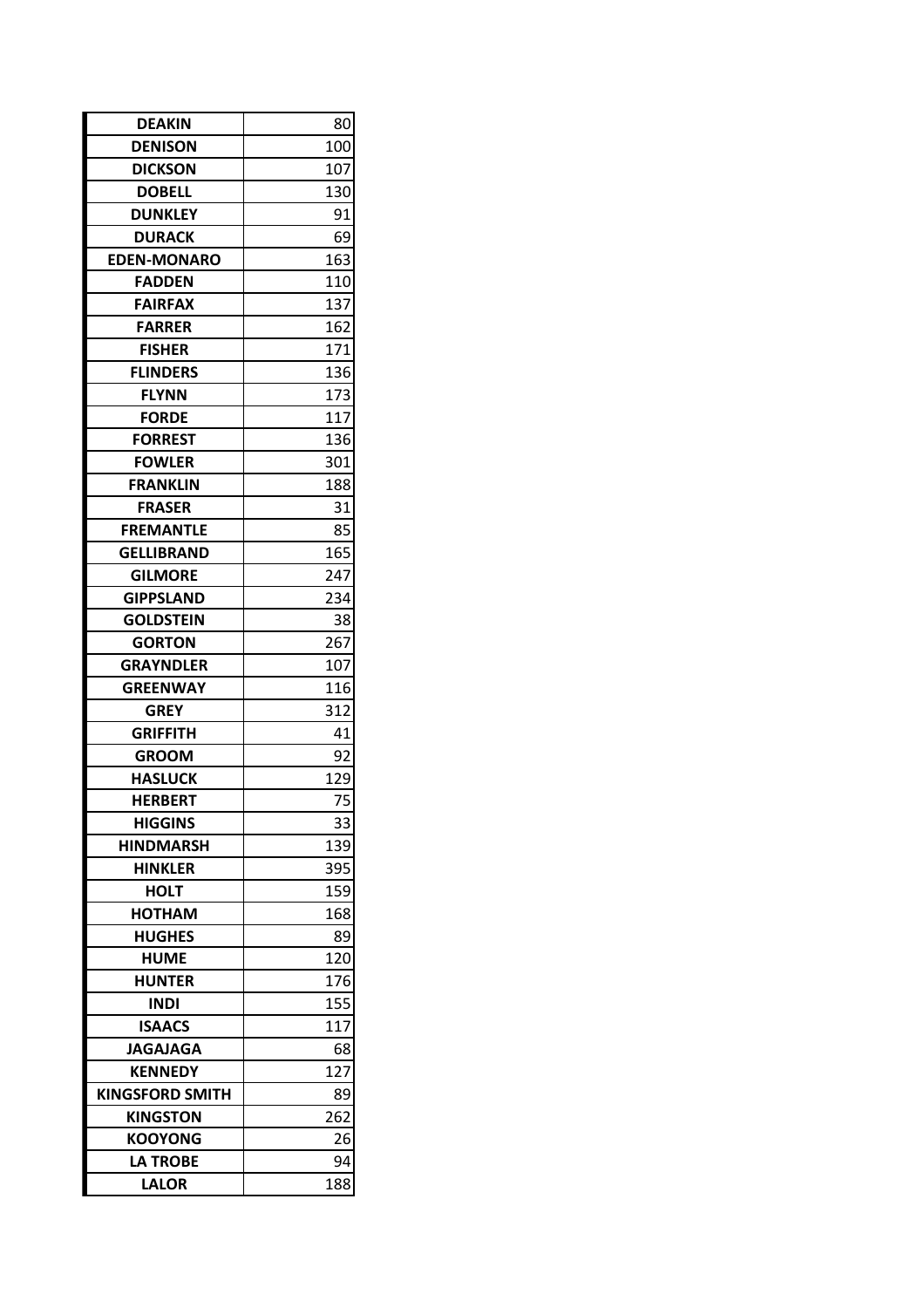| <b>LEICHHARDT</b>      | 53   |  |
|------------------------|------|--|
| <b>LILLEY</b>          | 67   |  |
| <b>LINDSAY</b>         | 72   |  |
| <b>LINGIARI</b>        | $20$ |  |
| <b>LONGMAN</b>         | 187  |  |
| <b>LYNE</b>            | 259  |  |
| <b>LYONS</b>           | 302  |  |
| <b>MACARTHUR</b>       | 89   |  |
| <b>MACKELLAR</b>       | 28   |  |
| <b>MACQUARIE</b>       | 75   |  |
| <b>MAKIN</b>           | 227  |  |
| <b>MALLEE</b>          | 155  |  |
| <b>MARANOA</b>         | 172  |  |
| <b>MARIBYRNONG</b>     | 191  |  |
| <b>MAYO</b>            | 215  |  |
| <b>MCEWEN</b>          | 158  |  |
| <b>MCMAHON</b>         | 209  |  |
| <b>MCMILLAN</b>        | 177  |  |
| <b>MCPHERSON</b>       | 109  |  |
| <b>MELBOURNE</b>       | 67   |  |
| <b>MELBOURNE PORTS</b> | 43   |  |
| <b>MENZIES</b>         | 96   |  |
| <b>MITCHELL</b>        | 58   |  |
| <b>MONCRIEFF</b>       | 95   |  |
| <b>MOORE</b>           | 84   |  |
| <b>MORETON</b>         | 77   |  |
| <b>MURRAY</b>          | 135  |  |
| <b>NEW ENGLAND</b>     | 183  |  |
| <b>NEWCASTLE</b>       | 120  |  |
| <b>NORTH SYDNEY</b>    | 22   |  |
| <b>O'CONNOR</b>        | 117  |  |
| <b>OXLEY</b>           | 104  |  |
| <b>PAGE</b>            | 195  |  |
| <b>PARKES</b>          | 131  |  |
| <b>PARRAMATTA</b>      | 151  |  |
| <b>PATERSON</b>        | 231  |  |
| <b>PEARCE</b>          | 116  |  |
| <b>PERTH</b>           | 98   |  |
| <b>PETRIE</b>          | 130  |  |
| <b>PORT ADELAIDE</b>   | 227  |  |
| <b>RANKIN</b>          | 135  |  |
| <b>REID</b>            | 109  |  |
| <b>RICHMOND</b>        | 167  |  |
| <b>RIVERINA</b>        | 99   |  |
| <b>ROBERTSON</b>       | 86   |  |
| <b>RYAN</b>            | 45   |  |
| <b>SCULLIN</b>         | 197  |  |
| <b>SHORTLAND</b>       | 207  |  |
|                        |      |  |